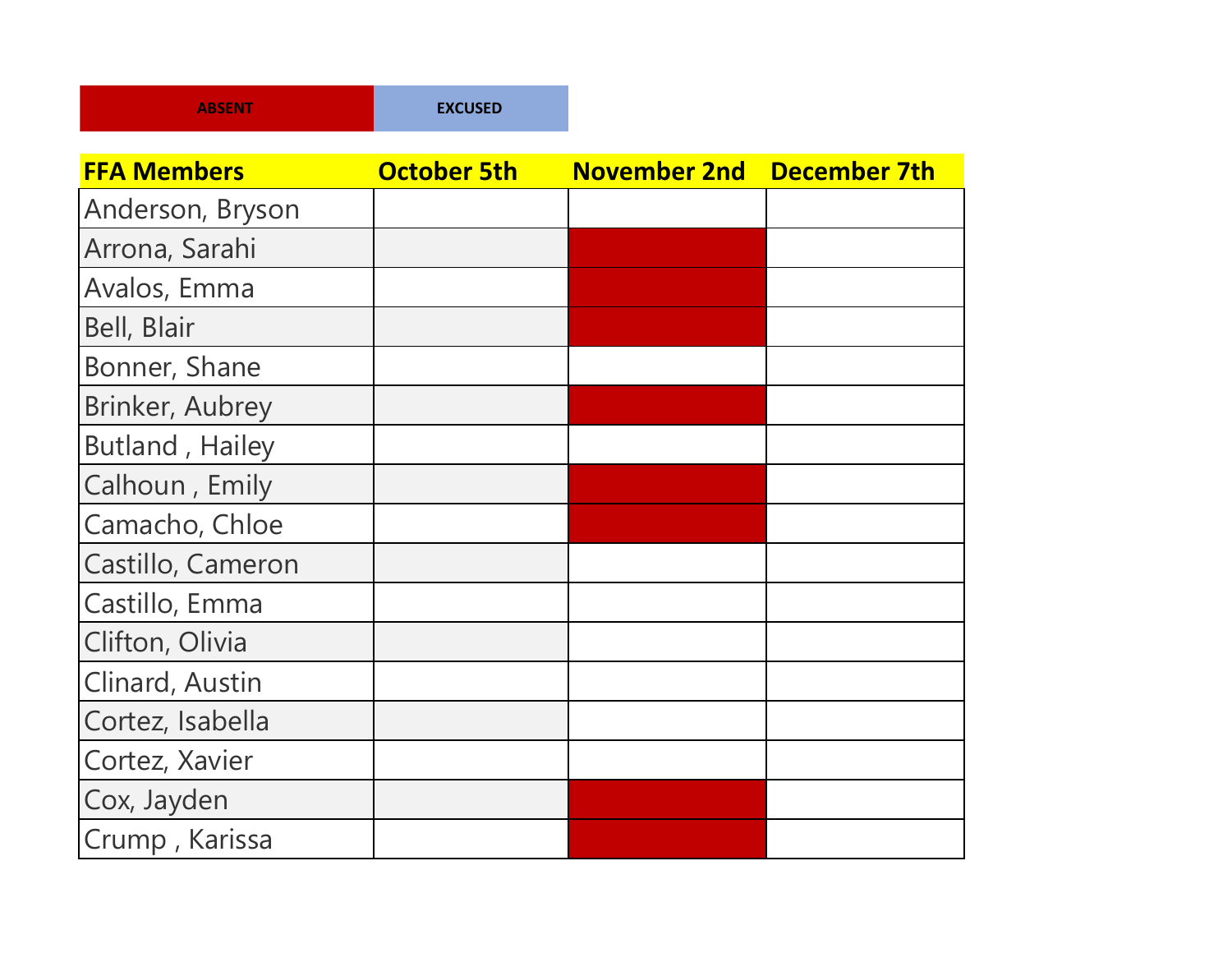| de la Rosa, Mariana     |  |  |
|-------------------------|--|--|
| Doss, Sarah             |  |  |
| Dudley, Ashley          |  |  |
| Edel, Lynsey            |  |  |
| <b>Edwards, Natalie</b> |  |  |
| Elko, Camden            |  |  |
| Elko, Ryleigh           |  |  |
| Elledge, Logan          |  |  |
| Elzy, Emma              |  |  |
| Felder, Elizabeth       |  |  |
| Fitzgerald, Chesney     |  |  |
| Fullbright, Aidan       |  |  |
| Garcia, Jocelyne        |  |  |
| Gerfers, Kacy           |  |  |
| Gonzalez, Samantha      |  |  |
| Gonzalez, Sarahi        |  |  |
| Goodroe, Graycen        |  |  |
| Goodrum, Russell        |  |  |
| Hartford, Chase         |  |  |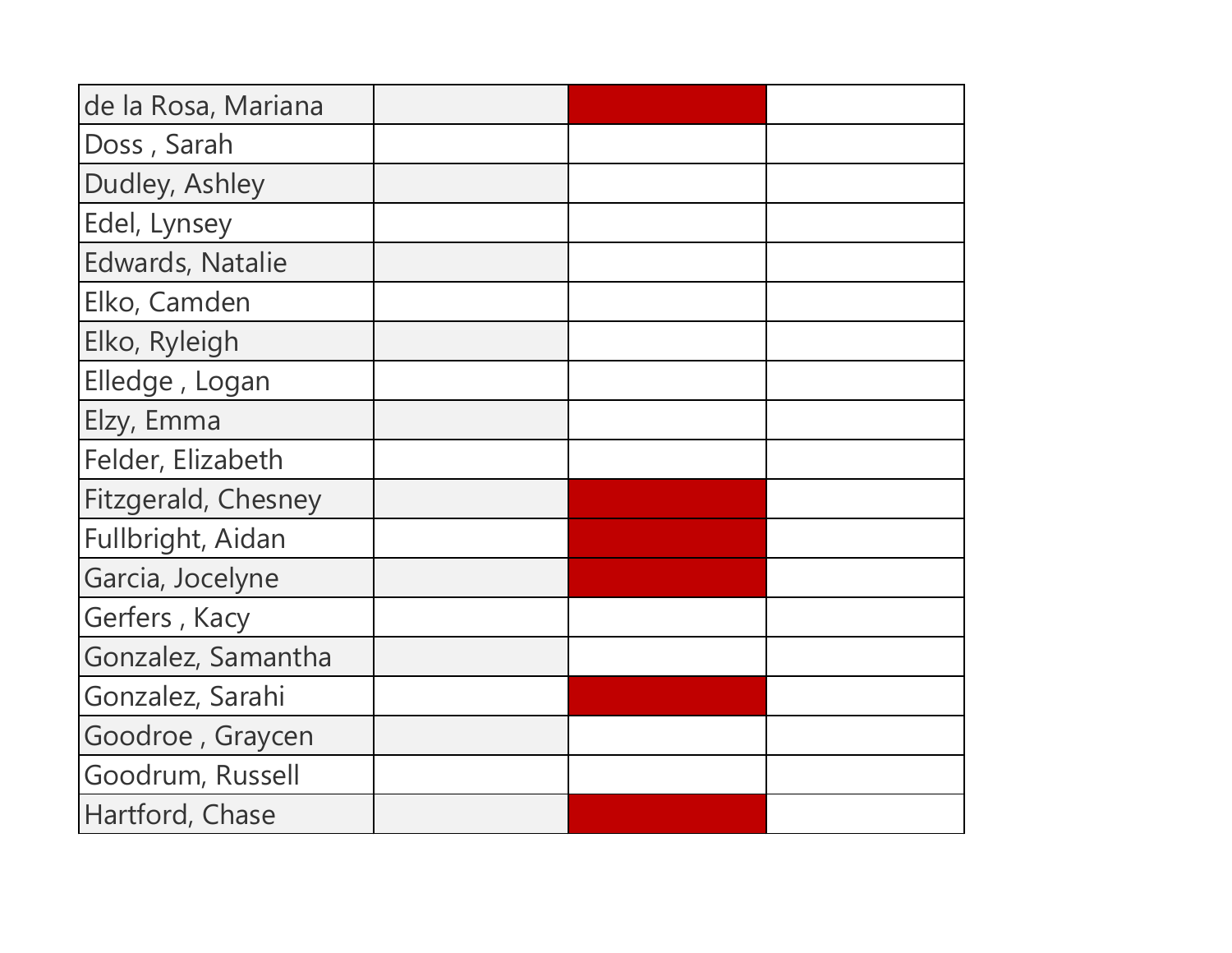| Hayes, Cassidy     |  |  |
|--------------------|--|--|
| Hayman, Talyn      |  |  |
| Hayman, Zane       |  |  |
| Hensley, Debbie    |  |  |
| Hernandez, Zoe     |  |  |
| Herrington, Jordan |  |  |
| Hicks, Garrett     |  |  |
| Hiser, Hayden      |  |  |
| Holley, Caison     |  |  |
| Johnson, Jessica   |  |  |
| Keena, Alizabeth   |  |  |
| Kimball, Nicholas  |  |  |
| Klozik, Dylan      |  |  |
| Lundy, Andru       |  |  |
| Lux, Ethan         |  |  |
| Manshack, Miranda  |  |  |
| Martinez, Aliya    |  |  |
| Martinez, Royce    |  |  |
| May, Lacey         |  |  |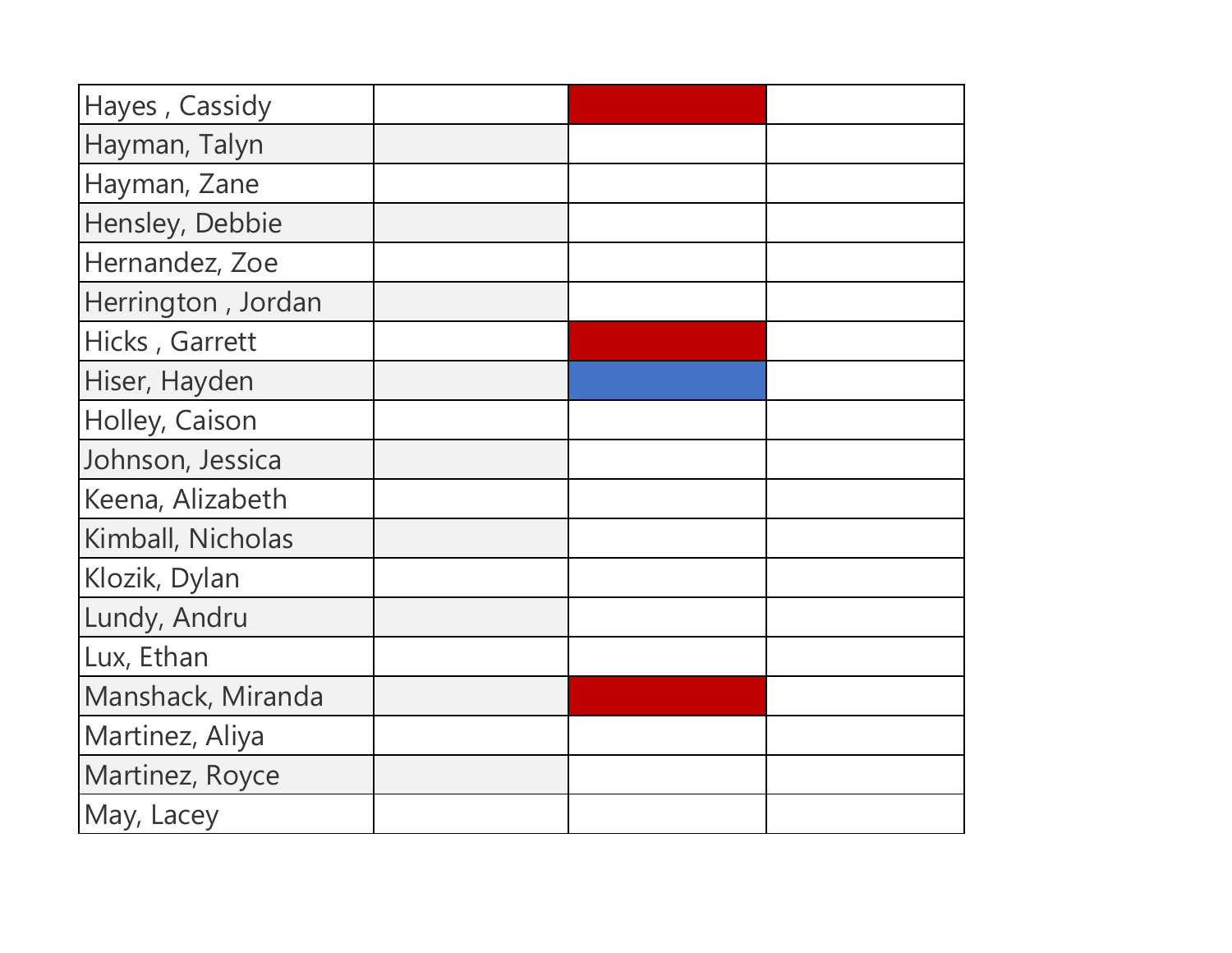| Mitchell, Michael   |  |  |
|---------------------|--|--|
| Moore, Kyle         |  |  |
| Moore, Maddison     |  |  |
| Morse, Haley        |  |  |
| Ortiz, Emily        |  |  |
| Ortiz, Sophia       |  |  |
| Perez, Maya         |  |  |
| Ramirez, Christine  |  |  |
| Raymundo, Melanie   |  |  |
| Rodriguez, Elliana  |  |  |
| Rogers, Shelby      |  |  |
| Runnels, Noah       |  |  |
| Schexneider, Andrew |  |  |
| Tilton, Mason       |  |  |
| Toledo, Mariana     |  |  |
| Tran, Lilyann       |  |  |
| Traylor, Makenzie   |  |  |
| Tristan, Nina       |  |  |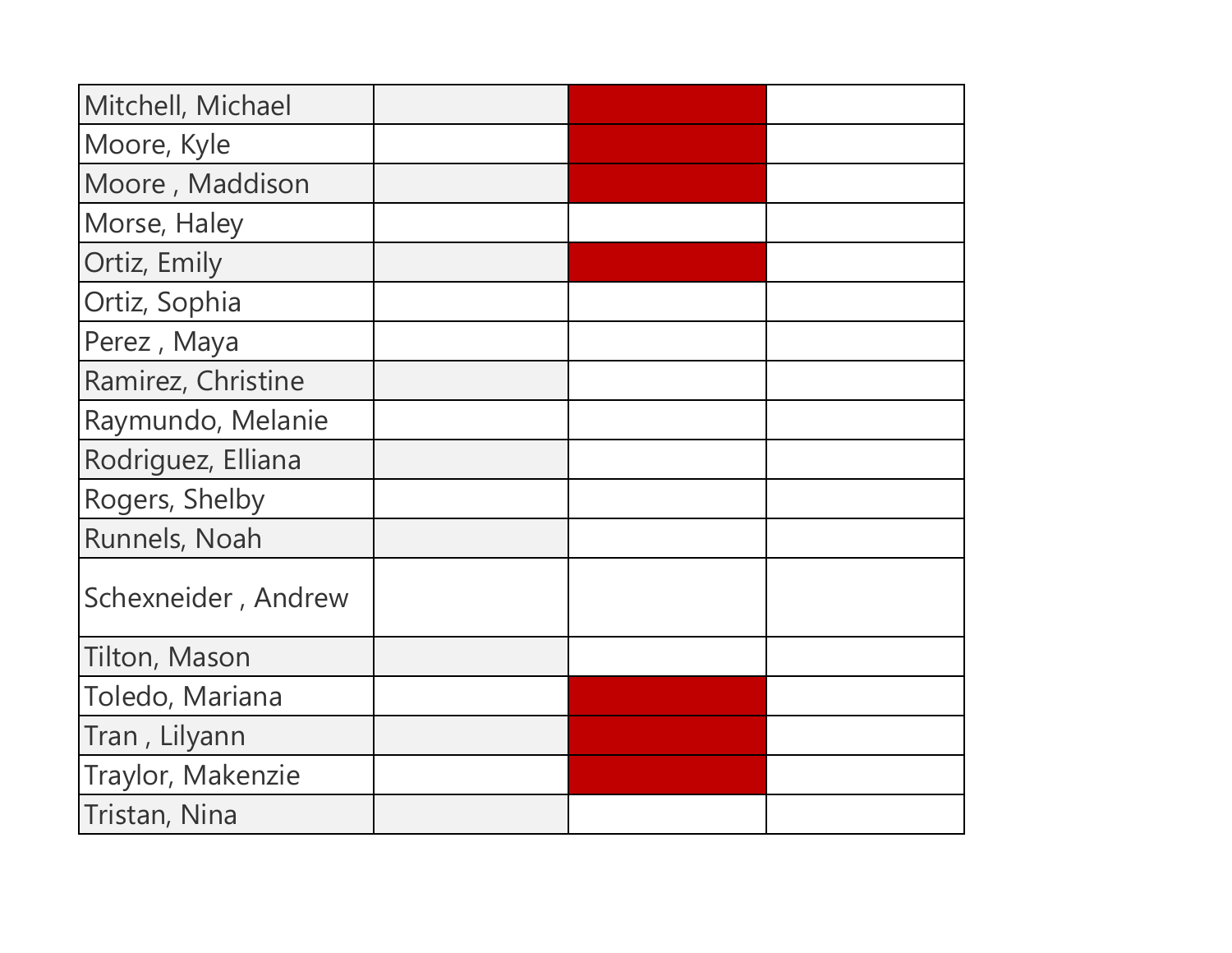| Walsh, Tyller      |  |  |
|--------------------|--|--|
| Ward, Shelby       |  |  |
| Whitacre, Cydney   |  |  |
| Wilkerson, Brady   |  |  |
| Wolters, Courtney  |  |  |
| Zbranek, Damien    |  |  |
| Zupan, Christopher |  |  |

## **Junior FFA**

|                     | <b>October 5th</b> | November 2nd December 7th |  |
|---------------------|--------------------|---------------------------|--|
| Barnhart, Madilynne |                    |                           |  |
| Boggs, Aubrey       |                    |                           |  |
| Boggs, Haylie       |                    |                           |  |
| Branch, Rebecca     |                    |                           |  |
| Castillo, Matthew   |                    |                           |  |
| Clinard, Owen       |                    |                           |  |
| Dalton, Presli      |                    |                           |  |
| Doss, Kaylee        |                    |                           |  |
| Elledge, Kelsey     |                    |                           |  |
| Garcia, Dezy        |                    |                           |  |